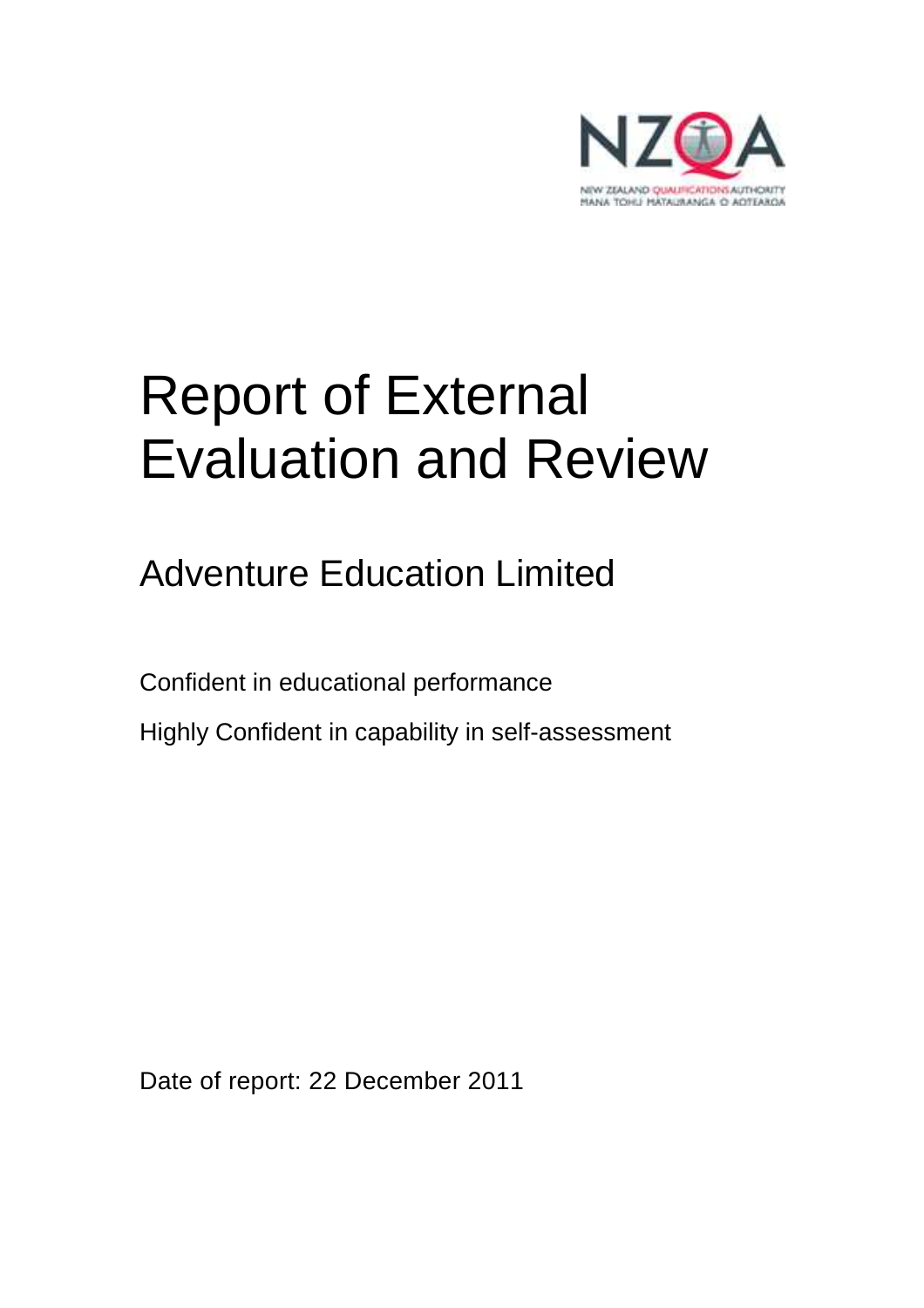## **Contents**

MoE Number: 8365 NZQA Reference: CO5735 Date of EER visit: 12-14 October 2011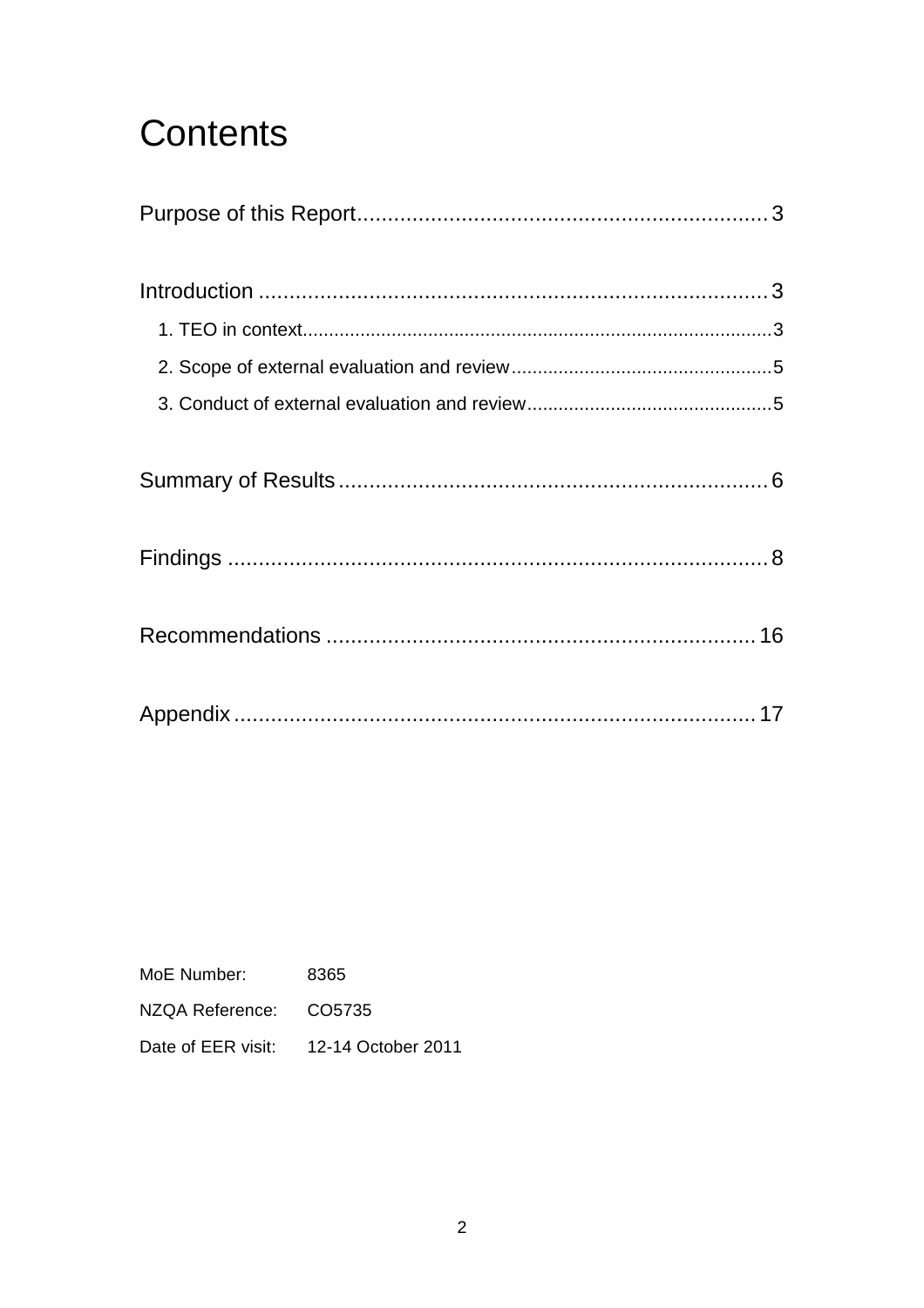## Purpose of this Report

The purpose of this external evaluation and review report is to provide a public statement about the Tertiary Education Organisation's (TEO) educational performance and capability in self-assessment. It forms part of the accountability process required by Government to inform investors, the public, students, prospective students, communities, employers, and other interested parties. It is also intended to be used by the TEO itself for quality improvement purposes.

## Introduction

### 1. TEO in context

| Location:                         | Level 1, 63 Chapel St, Tauranga                                                                |
|-----------------------------------|------------------------------------------------------------------------------------------------|
| Type:                             | Private training establishment                                                                 |
| First registered:                 | 1996                                                                                           |
| Number of students:               | Domestic: 359 equivalent full-time students (EFTS)                                             |
| Number of staff:                  | 33.5 full-time equivalents                                                                     |
| Scope of active<br>accreditation: | New Zealand Institute of Management<br>$\bullet$<br>(NZIM) Certificate in Management (Level 4) |
|                                   | National Certificate in Diving (Foundation<br>$\bullet$<br>Skills) (Level 3)                   |
|                                   | Certificate in Master Diving (Level 4)                                                         |
|                                   | Certificate in Dive and Trailer Boat<br>Operations (Level 3)                                   |
|                                   | National Certificate in Diving (Instruction)<br>$\bullet$<br>(Level 6)                         |
|                                   | Certificate in Bicycle Mechanics (Level 3)                                                     |
|                                   | Certificate in Bicycle Mechanics (Level 4)                                                     |
| Sites:                            | Head Office: Tauranga                                                                          |
|                                   | Diver training delivery sites: Auckland (East<br>Tamaki), Napier, Gisborne, Whangarei          |
|                                   | Bicycle mechanics site: Auckland (Mt Wellington)                                               |
| Distinctive characteristics:      | <b>Adventure Education Limited (Adventure</b><br>Education) is one of three private training   |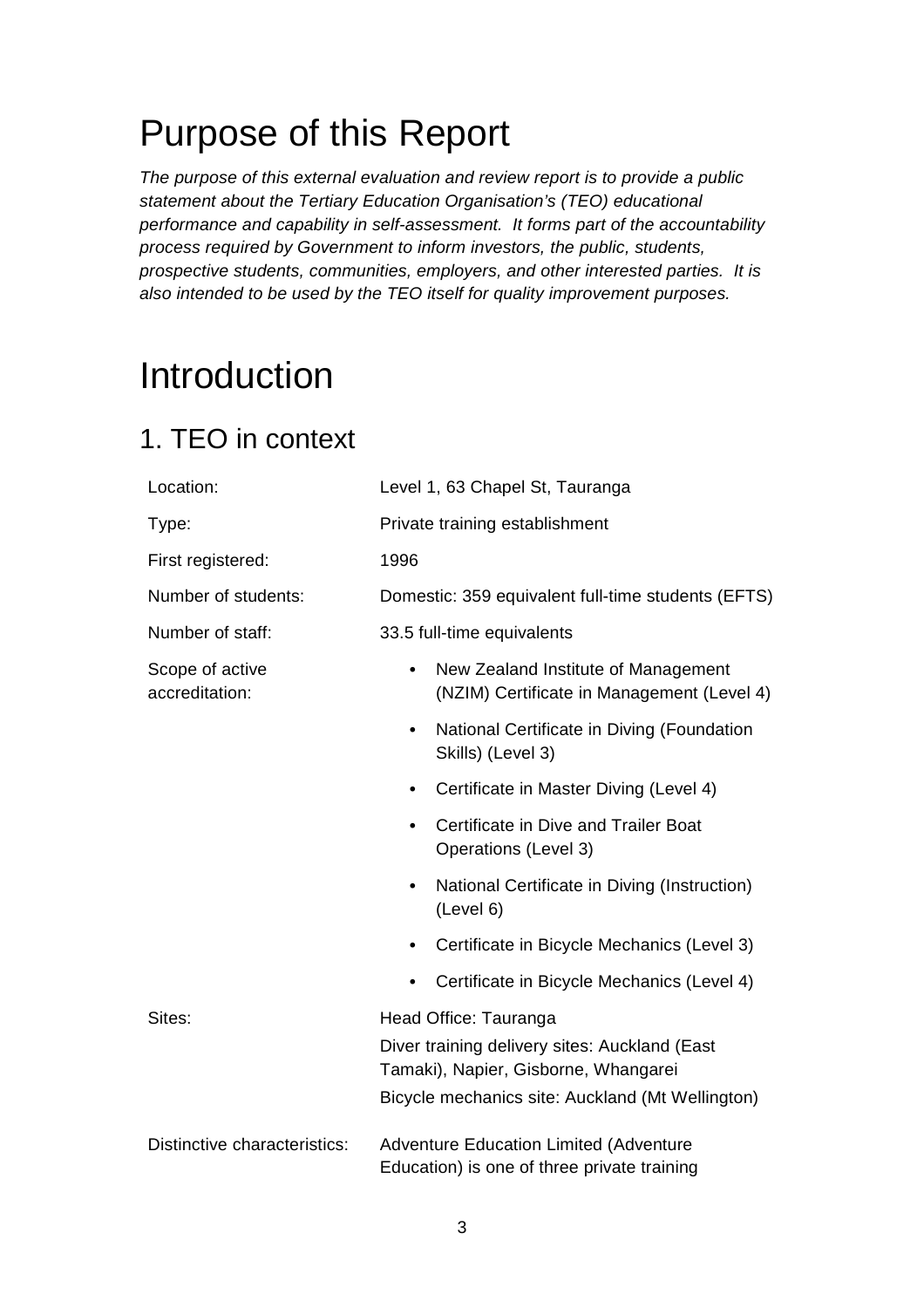|                                        | establishments owned and operated by the Big<br>Fish Group Limited.                                                                                                                                                                                                                                                                                                                                                                                                                                                                                                                                                                                                                                                                                                                    |
|----------------------------------------|----------------------------------------------------------------------------------------------------------------------------------------------------------------------------------------------------------------------------------------------------------------------------------------------------------------------------------------------------------------------------------------------------------------------------------------------------------------------------------------------------------------------------------------------------------------------------------------------------------------------------------------------------------------------------------------------------------------------------------------------------------------------------------------|
|                                        | Adventure Education delivers dive training through<br>a network of individually owned businesses in a<br>number of locations throughout New Zealand.                                                                                                                                                                                                                                                                                                                                                                                                                                                                                                                                                                                                                                   |
|                                        | The NZIM Certificate in Management is delivered<br>by Adventure Education through distance<br>education.                                                                                                                                                                                                                                                                                                                                                                                                                                                                                                                                                                                                                                                                               |
| Recent significant changes:            | A new appointment was made to the NZIM course<br>coordinator role in February 2011, following a<br>review of the role.                                                                                                                                                                                                                                                                                                                                                                                                                                                                                                                                                                                                                                                                 |
| Previous quality assurance<br>history: | The NZQA quality assurance audit in 2009 found<br>Adventure Education did not meet six<br>requirements relating to: governance and<br>management; personnel; physical and learning<br>resources; learning information, entry and support;<br>assessment and moderation; and notification and<br>reporting on learner achievement.                                                                                                                                                                                                                                                                                                                                                                                                                                                      |
|                                        | NZQA moderation history indicates good<br>moderation results in 2009, exemption in 2010<br>from national external moderation, and an<br>assessment plan submitted in 2011.                                                                                                                                                                                                                                                                                                                                                                                                                                                                                                                                                                                                             |
| Other:                                 | A fatal diving incident, involving students from<br>Adventure Education, occurred in July 2011 at the<br>Auckland site. Subsequently, NZQA completed an<br>investigation at the Adventure Education sites in<br>East Tamaki and Whangarei, focussing on the<br>National Certificate in Diving (Foundation Skills) as<br>well as the Certificate in Master Diving at the<br>Whangarei site. The NZQA team included two<br>independent dive industry experts. The report<br>confirmed that Adventure Education met all of the<br>sampled policy requirements of the Policies and<br>Criteria for the Ongoing Registration of Private<br>Training Establishments. At the time of the EER<br>visit, investigations by the New Zealand Police and<br>the Department of Labour were ongoing. |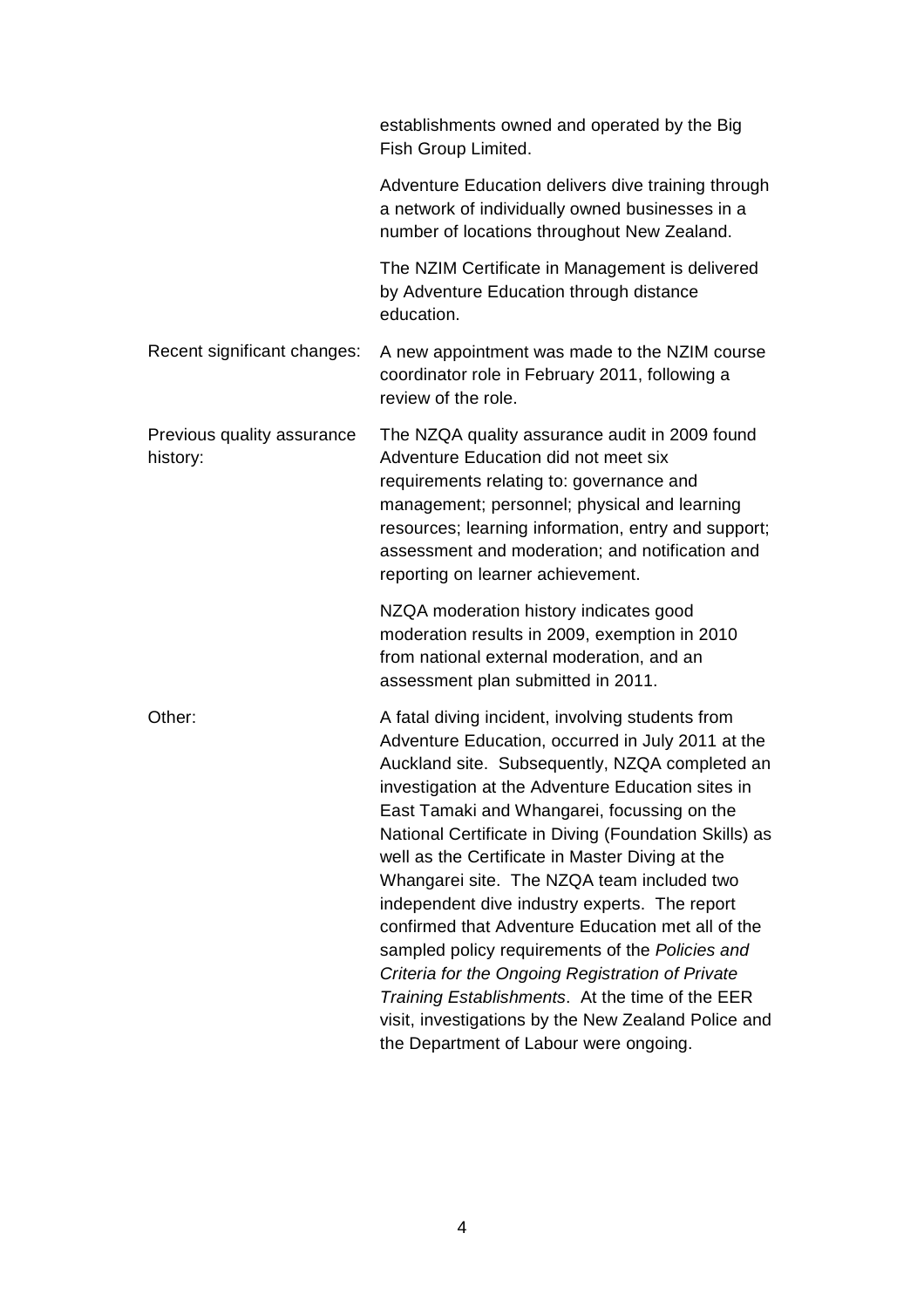### 2. Scope of external evaluation and review

The scope of the external evaluation and review included:

- Governance, management, and strategy
- NZIM Certificate in Management (Level 4)
- Certificate in Master Diver (Level 4) (and optional companion qualification, Certificate in Dive and Trailer Boat Operations (Level 3).

The first focus area is mandatory. The NZIM Certificate in Management is the largest programme delivered by Adventure Education. This distance education programme is managed out of the Tauranga head office site. The Certificate in Master Diver is offered at all dive sites. Through cross-crediting and completing one additional course, most students also achieve the Certificate in Dive and Trailer Boat Operations.

### 3. Conduct of external evaluation and review

All external evaluation and reviews are conducted in accordance with NZQA's published policies and procedures. The methodology used is described fully in the document Policy and Guidelines for the Conduct of External Evaluation and Review available at: http://www.nzqa.govt.nz/providers-partners/registration-andaccreditation/external-evaluation-and-review/policy-and-guidelines-eer/introduction/

A team of three evaluators visited Adventure Education over three days. One day was spent at the head office site in Tauranga, where the distance delivery of the NZIM Certificate in Management is based. Interviews were held with the general manager PTEs (on behalf of the managing director), the PTE operations and development manager, the dive programme manager, and the course coordinator for the business management programme.

The evaluation team also visited one dive delivery site in Auckland (Helix Training Limited) and interviewed the management and tutorial staff and student representatives. Telephone interviews were also conducted with current and past management students, the New Zealand manager of Scuba Schools International, management and staff of ProSkills (a contract marking agency), Skills Active (the industry training organisation for the dive sector), and NZIM. A wide range of documents and online resources were sighted and reviewed.

Adventure Education has had an opportunity to comment on the accuracy of this report, and submissions received have been fully considered by NZQA before finalising the report.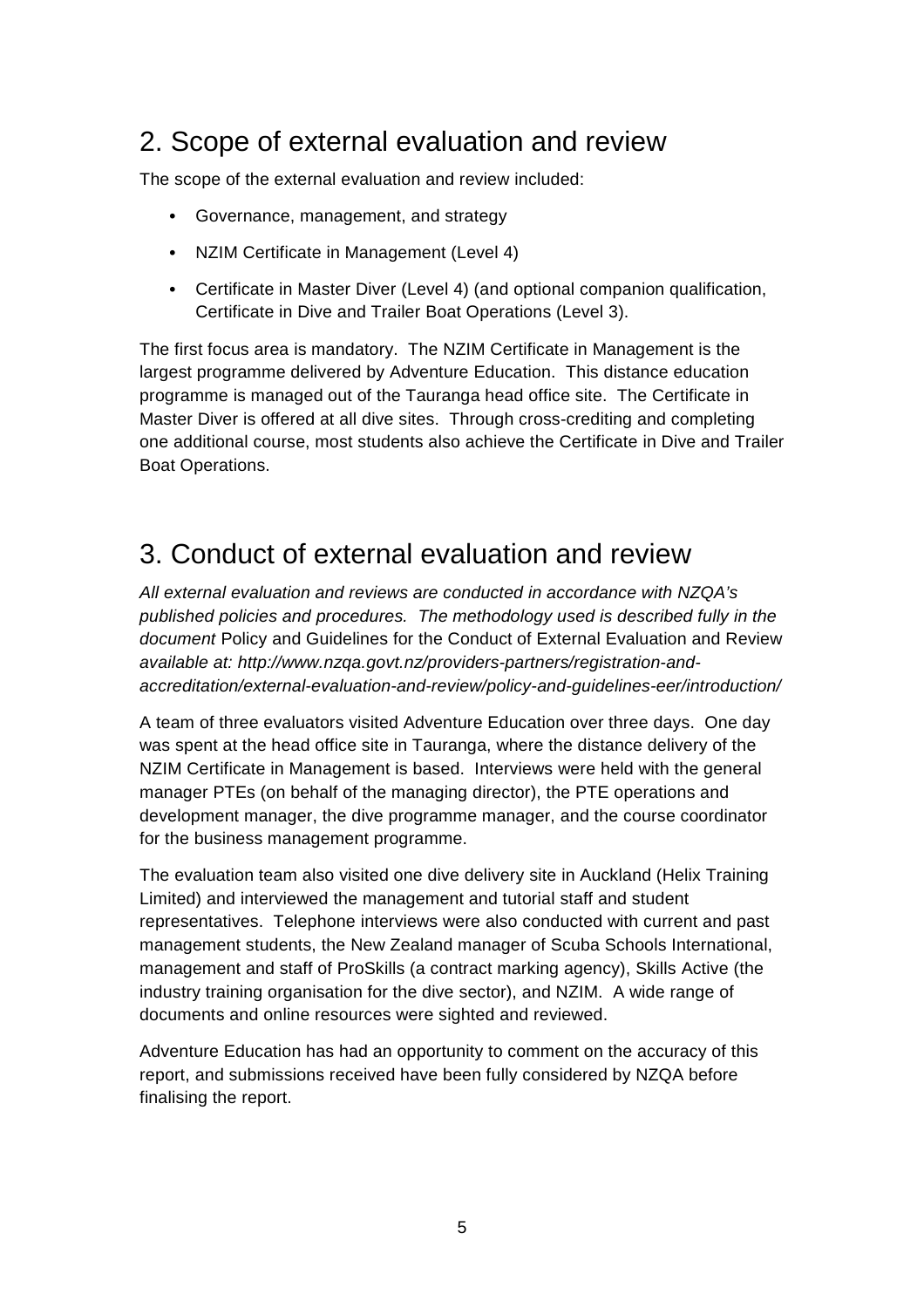## Summary of Results

### Statement of confidence on educational performance

NZQA is **Confident** in the educational performance of **Adventure Education Limited.**

Qualification achievement rates at Adventure Education are generally good, based on external benchmarking with similar tertiary providers, and have improved from 63 per cent overall in 2009 to 74 per cent overall in 2010. Māori and Pasifika students are achieving qualifications at the same rate, or better, than students at similar tertiary providers. In 2010, 74 per cent of the students enrolled for the NZIM Certificate in Management and 77 per cent of the students enrolled for the Certificate in Master Diver completed successfully.

In addition to the acquisition of course-related skills and knowledge, students are gaining transferable study skills and achieving improved levels of confidence and well-being. Students report positive short-term study and employment outcomes and benefits, although there is limited information available on medium to long-term outcomes for learners. External stakeholders generally confirm the quality, value, and relevance of the dive and management training provided.

Adventure Education staff are committed to, and focussed on, the academic progress and well-being of students. Dive tutors are highly experienced practitioners who maintain their industry currency through ongoing certification and professional development. The learning experience for distance students in the NZIM Certificate in Management programme is generally positive and is facilitated by a course coordinator. The support she provides complements comprehensive course materials and thorough assessment and feedback processes.

The evidence drawn on in reaching these conclusions is contained in the body of the report.

### Statement of confidence on capability in self-assessment

#### NZQA is **Highly Confident** in the capability in self-assessment of **Adventure Education Limited.**

Adventure Education has established an ongoing review and improvement cycle involving all staff, which has both formal and informal components and incorporates the essential compliance components associated with the dive industry. There are many examples of improvement initiatives as a result of purposeful and systematic collection and review of data and information from a variety of sources. While the impacts of individual changes were not always apparent, improved trends in retention and qualification completion were provided as evidence of effective selfassessment.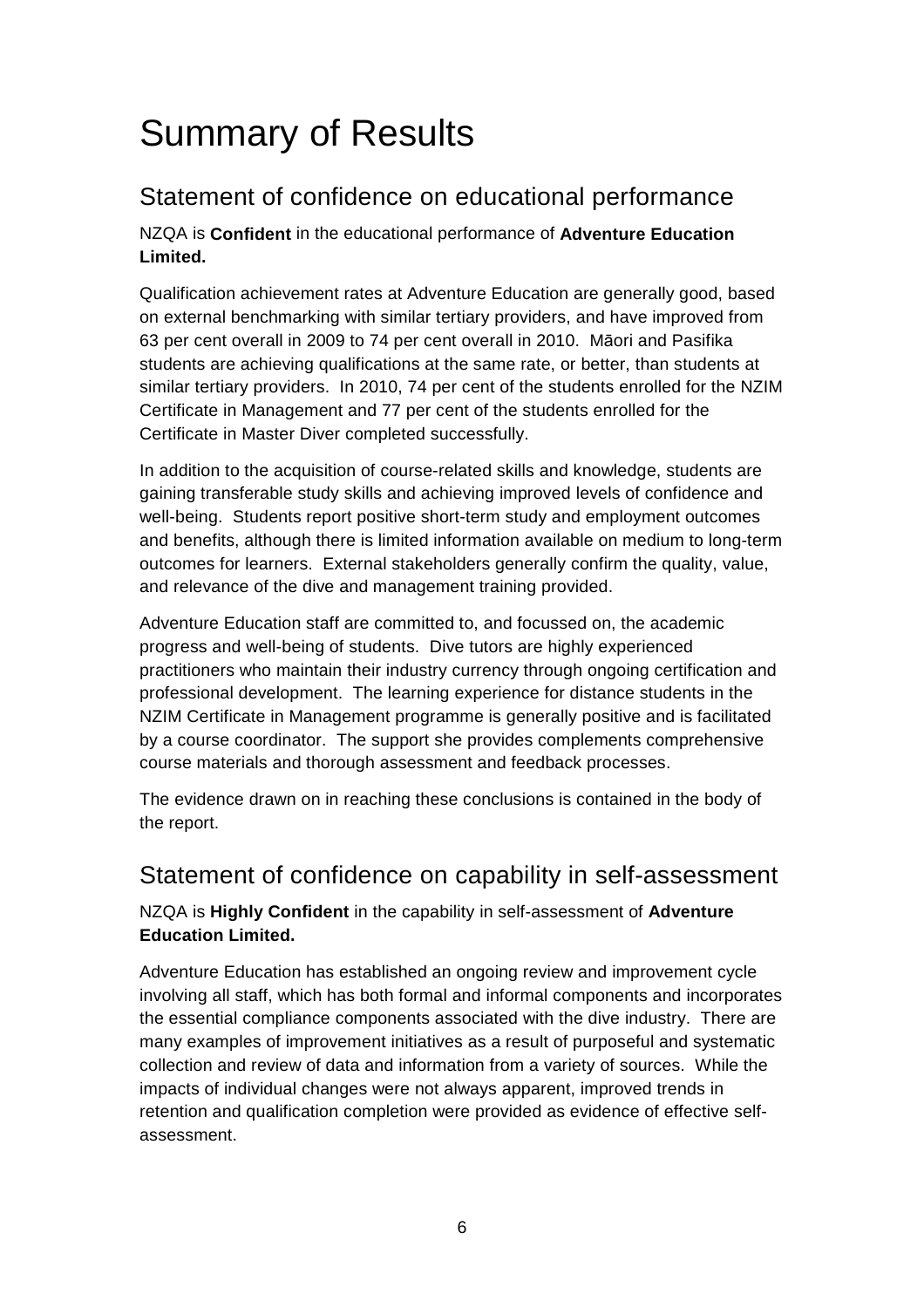Regular engagement with dive industry stakeholders (such as Scuba Schools International, the Dive Training Council, and Skills Active) ensures dive provision remains compliant with industry standards and programme content meets the needs of the local dive industry. However, there is currently no engagement directly with employers of the management students to confirm the value of the learning in the workplace.

Student feedback is collected both formally and informally, including from evaluation surveys, group discussions, and emails. Examples of worthwhile changes made in response to feedback include a comprehensive revision of course materials for the NZIM Certificate in Management and a rescheduling of activities in the Certificate in Master Diver to provide an earlier opportunity for practical experience and assessment.

There have been genuine efforts made by the provider to understand the effectiveness of contributing processes. These efforts include the development of an evaluation matrix and an assessment of the organisation's processes against the matrix by two key staff. There are opportunities to enhance organisational capability in self-assessment further, by extending such evaluative activities to a wider group. The planned integration of a self-assessment portfolio into formal annual reporting processes at the end of 2011 will confirm the alignment between self-assessment and organisational decision-making.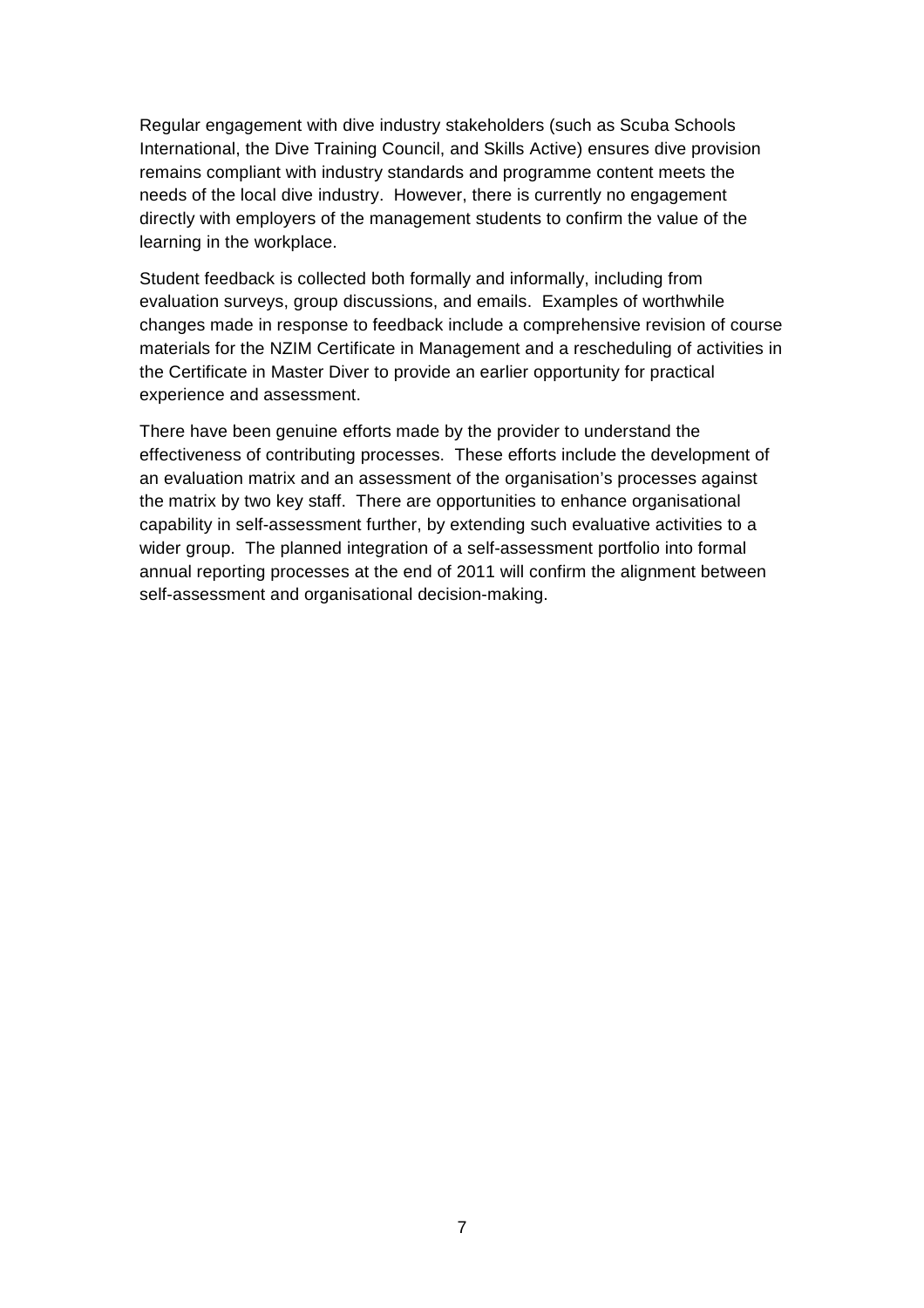## $Findings<sup>1</sup>$

 $\overline{a}$ 

#### 1.1 How well do learners achieve?

The rating for performance in relation to this key evaluation question is **Good.**

The rating for capability in self-assessment for this key evaluation question is **Excellent.**

Academic achievement at Adventure Education is generally good. Comparisons with previous years indicate steady improvements in course and qualification completion rates and in retention overall. Māori and Pasifika students are achieving qualifications at the same rate, or better than, students at similar tertiary providers.

In 2010, 74 per cent of the students enrolled for the NZIM Certificate in Management completed successfully, and retention improved from 63 per cent in 2009 to 82 per cent in 2010. Benchmarking information against comparable providers indicates similar achievement levels. Achievement levels across the organisation's dive network are monitored closely for consistency and to identify any issues. In 2010, 77 per cent of the students enrolled for the Certificate in Master Diver across all sites completed successfully (compared with 62 per cent in 2010), and 80 per cent of these also completed the optional companion qualification, Certificate in Trailer Boat Operations. In addition, these students received industry certifications from Scuba Schools International. In comparison with two other, similar tertiary dive providers, learner achievement was slightly lower for 2010, but reflected a higher rate of improvement over recent years.

Most students enrolled for the NZIM Certificate in Management are already working. They report that they are acquiring useful skills and knowledge which are contributing positively to their current employment or employment prospects. Eighty per cent of the graduates from the Certificate in Master Diver go on to further study or employment, although few currently achieve dive-related employment because of New Zealand industry requirements for a minimum of 100 dives. Of these graduates, a further 20 per cent enrol for the National Certificate in Diving (Instruction) and achieve instructor certification from Scuba Skills International. Six of the 25 current dive tutors across the Adventure Education delivery network are the organisation's own graduates. In addition to the acquisition of course-related skills and knowledge, students are gaining transferable study skills and achieving improved levels of personal confidence and well-being.

Staff at Adventure Education have a good understanding of the barriers to achievement for their learners and have focussed their improvement initiatives on

 $1$  The findings in this report are derived using a standard process and are based on a targeted sample of the organisation's activities.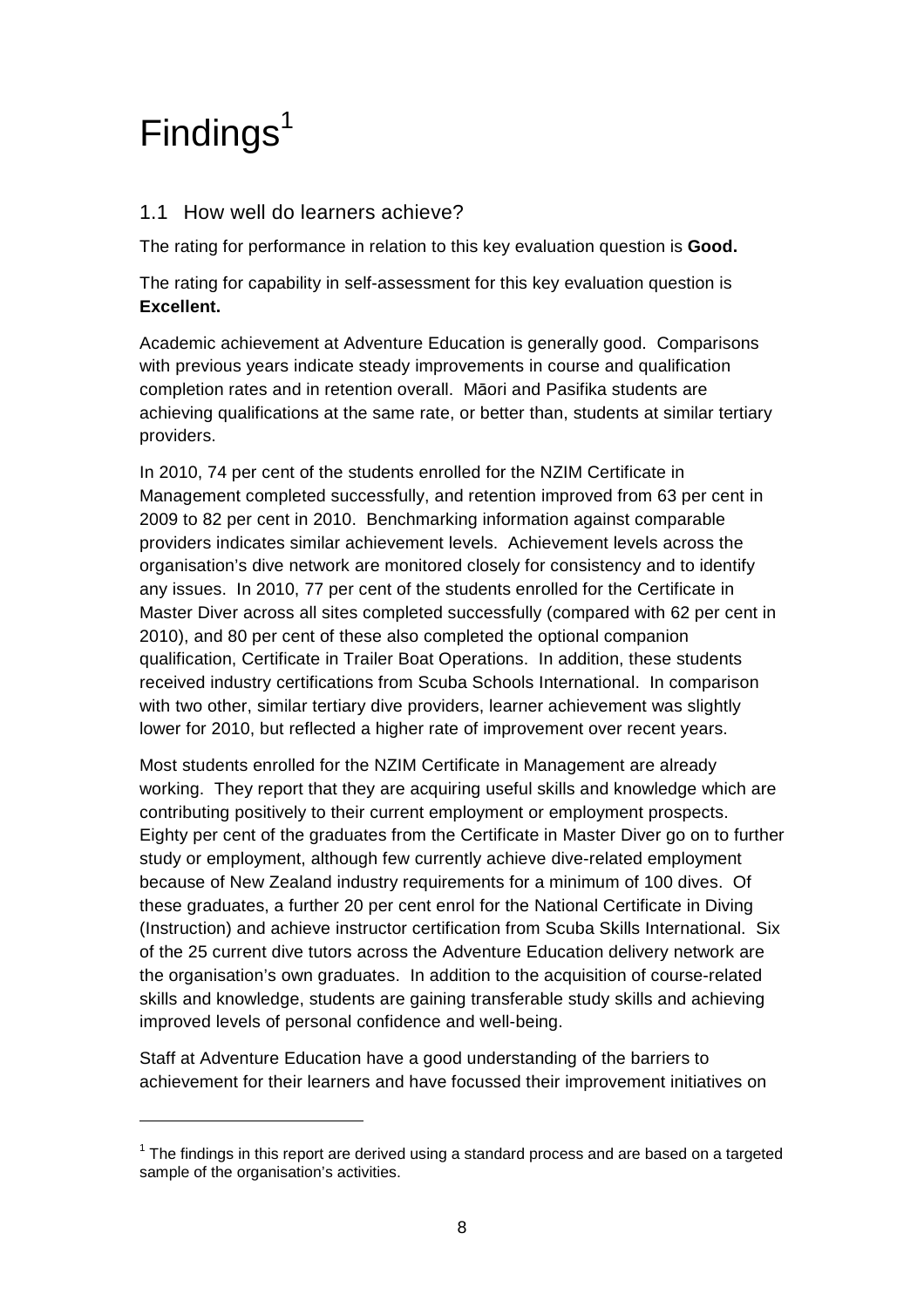maintaining students' engagement with the programmes. These initiatives include follow-up processes and close monitoring of assignment submissions in the distance management programme. Helix Training picks up students from home and follows up non-attendance on a daily basis to encourage student attendance and also schedules remedial and catch-up days to enable students to keep current in their learning. The steady improvements in completion and retention rates attest to the effectiveness of such initiatives.

#### 1.2 What is the value of the outcomes for key stakeholders, including learners?

The rating for performance in relation to this key evaluation question is **Good.**

The rating for capability in self-assessment for this key evaluation question is **Good.**

Students at Adventure Education are achieving qualifications and gaining useful knowledge and study skills. In addition, there is good evidence of improved learner well-being and confidence and the development of communication and organisational and leadership skills.

Some positive short-term employment and recreational outcomes and benefits are reported through the end-of-programme surveys. Most of the management graduates are already working and they report that their learning is useful in their workplace. Examples include financial skills and knowledge, preparing a business plan, and improved time management skills. Graduates are confident of enhanced employment opportunities as a direct outcome of their learning, and some report having already achieved promotions or salary increases. However, while Adventure Education maintains regular contact with NZIM and meets all its expectations, there is no attempt made to identify the value of the programme for the employers of the learners or to verify the work-related benefits reported by graduates.

The staff members of Adventure Education maintain close relationships with key dive stakeholders such as Scuba Schools International as well as being actively engaged with industry through the Dive Training Council and associated programme reviews. The representative from Scuba Schools International confirmed that the dive training provision was of a very high standard. Students were particularly well prepared for employment, benefitting from the inclusion of unit standards in the programme and acquiring additional relevant knowledge and skills. The Master Diver programme is primarily a pathway qualification and does not, on its own, lead to many dive-related career opportunities in New Zealand. While 80 per cent of graduates go into either employment or further study, they generally either go off-shore for dive jobs or work in other sectors.

The value of the medium to long-term employment and study outcomes for both the dive and management groups of students is not fully known, as there are difficulties in maintaining contact with ex-students. Mechanisms are being implemented to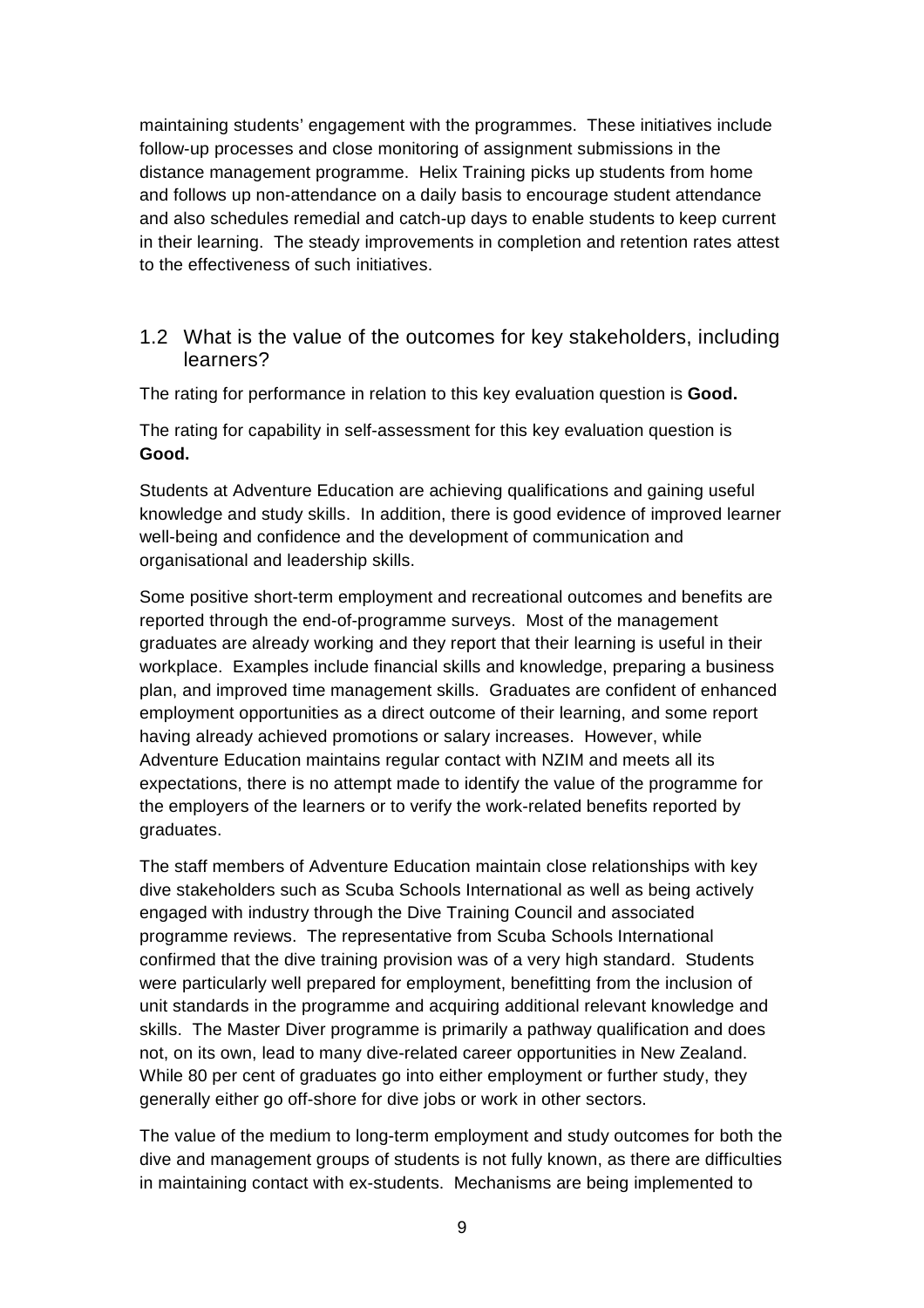maintain ongoing contact with NZIM graduates via an email list, or to contact dive graduates by phone on a regular basis, but these are not yet yielding useful information.

#### 1.3 How well do programmes and activities match the needs of learners and other stakeholders?

The rating for performance in relation to this key evaluation question is **Excellent.**

The rating for capability in self-assessment for this key evaluation question is **Excellent.**

The programmes offered by Adventure Education are appropriate in level and delivery method for the targeted learner cohorts. Recruitment processes for the NZIM Certificate in Management are designed to attract busy people with work and family commitments for whom the flexibility of distance delivery is most suitable. All students are required to have access to a work environment, which ensures the learners can contextualise and apply their learning and gain formal recognition for their work experience in a national qualification.

A record of improvements made has been maintained by the course coordinator for the management programme. This provides many examples of steps taken to better meet learner needs. Changes made in response to student feedback include a comprehensive revision of course materials, and the significant improvement has been positively reflected in student surveys. Email communications between the coordinator and students ensure a high level of responsiveness to individuals, and are potentially a rich source of information for further improvement.

Adventure Education understands the student profile for the dive certificates, which are seen as a vehicle for engaging young people with learning, and a pathway to employment or further study. The varied and practical nature of the activities align well with the needs of these learners, many of whom have little motivation or prior experience of educational success. An initial self-assessment provides an opportunity to identify barriers to learning, in particular relating to literacy and numeracy. Through having a good understanding of the learning needs of their students, programme staff ensure that course materials, teaching approaches, and assessment methods address any identified learning difficulties.

Detailed schedules have been developed for the dive programmes to ensure each site delivers a well-organised programme to its learners. Programme design also provides a mechanism for maintaining learner engagement with the programmes through the scheduling of meaningful activities. An example of adjustments being made in response to learner feedback was the scheduling of the first open-water dive earlier in the programme. A careers session has recently been included in the Certificate in Master Diver to increase student awareness of career opportunities, and the local provider visited (Helix Training) is working actively to build relationships with local employers.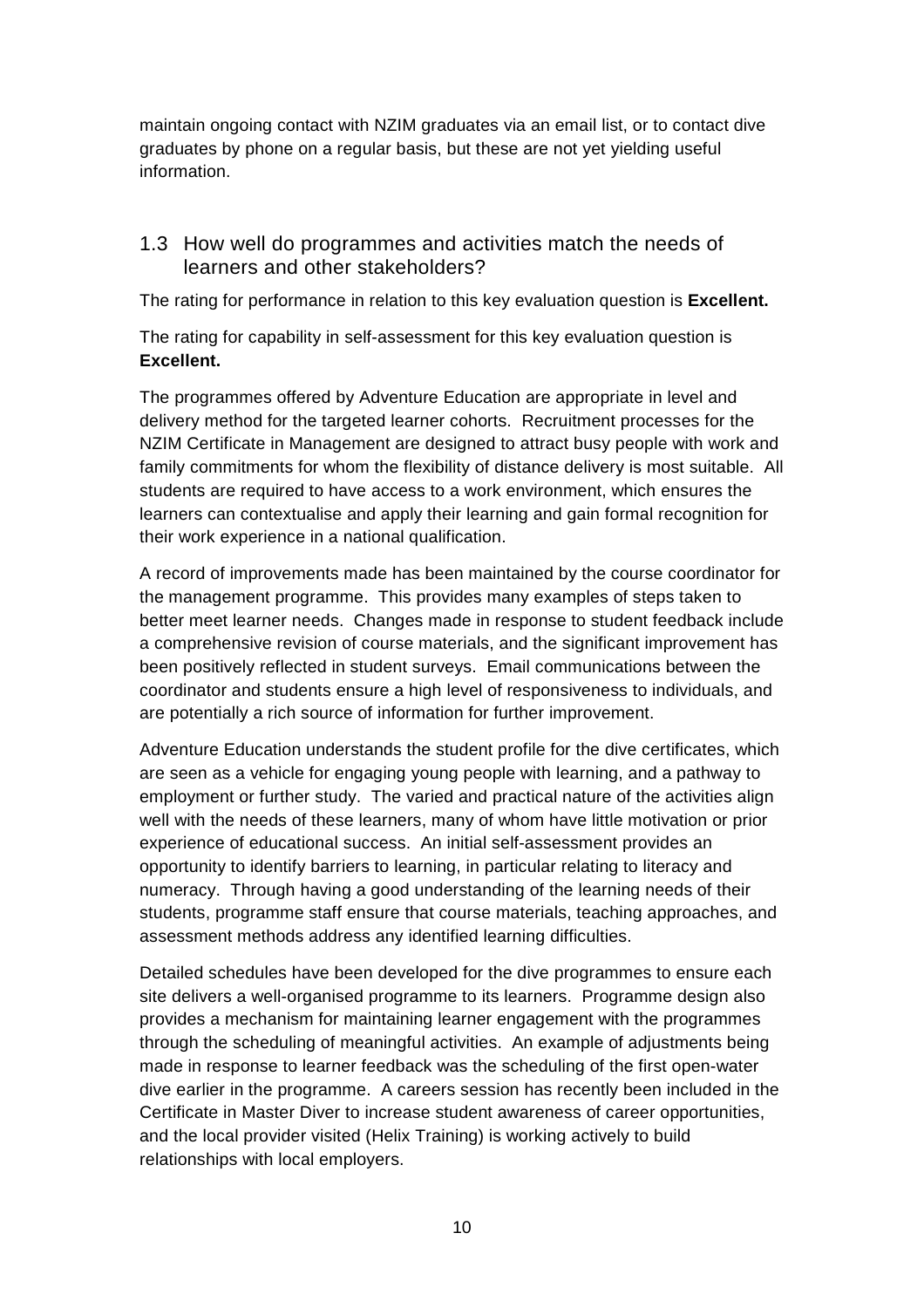The comprehensive log of improvements for the dive programmes provided evidence of a significant number of changes made in response to student and stakeholder needs. The leadership component of the Certificate in Master Diver has recently been extended to better prepare graduates both for employment and for the National Certificate in Diving (Instruction). Stakeholders confirmed that the changes made to include key aspects of the New Zealand marine environment in the programme content would also better prepare learners for local employment.

#### 1.4 How effective is the teaching?

The rating for performance in relation to this key evaluation question is **Good.**

The rating for capability in self-assessment for this key evaluation question is **Excellent.**

Adventure Education has a number of long-standing staff with appropriate and varied backgrounds in tertiary education who are strongly focussed on providing the best possible learning experience.

Dive tutors are highly experienced instructor-practitioners who maintain their industry currency through ongoing certification and professional development and have a good understanding of the skills base required for teaching adults. The students interviewed said they valued the support and accessibility of their tutors highly and were satisfied with the learning environment and resources.

Effective facilitation and student support complements the course materials in the NZIM Certificate in Management programme to deliver a positive learning experience for distance students. During 2011, additional online learning resources have been developed for this programme, as well as improvements to the hardcopy course materials.

Staff report that they are supported and resourced to be effective teachers. Formal performance appraisals of all staff complement the day-to-day supervision and feedback provided by managers. This is supplemented by regular observations of dive tutors at all sites by the dive programme manager. Verbal and written feedback to the tutor and their manager, and professional development plans and follow-up, provide a high level of assurance of consistent teaching standards across the dive network. A monthly professional development programme for all staff was in place at the Auckland site visited, based in part on an "aspirational" document prepared by the programme manager which detailed the ideal knowledge base for both tutors and students.

There are effective processes in place to monitor student progress. Regular tracking of assignment submission and course completion provides the course coordinator for the management programme with opportunities to identify potential issues and to initiate email contact with learners. All marked assignments are sighted and significant grade variances also prompt follow-up. The teaching schedule for the dive certificates describes the ideal progression of students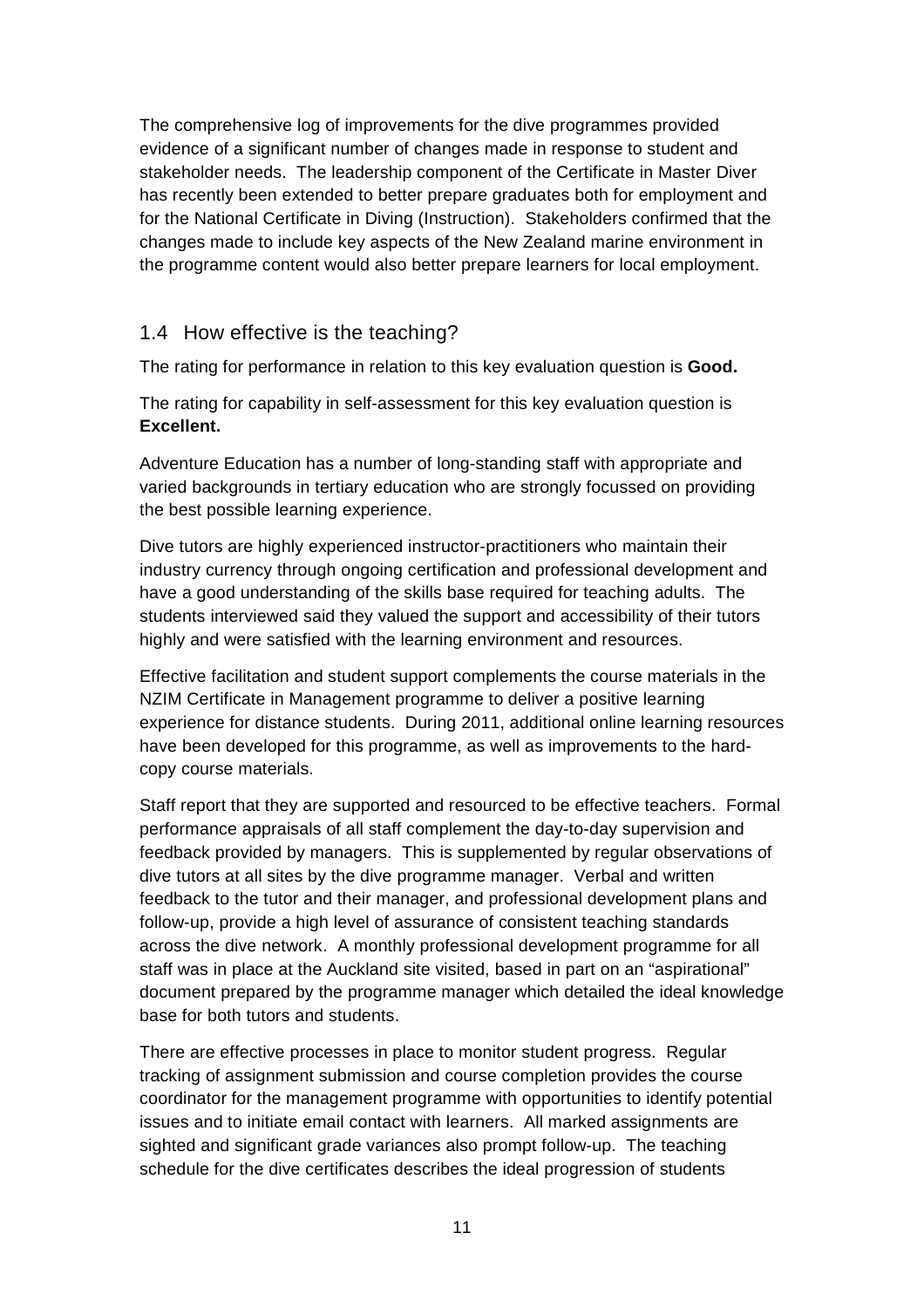through the programmes. Daily meetings are held at the dive site visited to monitor student issues, particularly attendance and progress. A wall chart for tracking each student's achievements is displayed and maintained in response to student feedback that they were not sure how they were progressing, and has contributed to increased levels of motivation.

The evaluation team found evidence of good assessment and moderation practice. The majority of the marking for the NZIM Certificate in Management is outsourced to an appropriately qualified and experienced sub-contractor. Sound systems, processes, and communication practices have been established to provide accountability and ensure consistency and to facilitate feedback on assessment. Recent revisions to the finance paper had been made, in part, in response to market feedback. While the arrangement appears to be working satisfactorily, with frequent informal contact between Adventure Education and ProSkills, regular formal reviews would provide more assurance against the potential risks, to educational quality, of outsourcing this important activity. Adventure Education is compliant with the moderation requirements of all standard-setting bodies. Scuba Schools International, in its role as a dive certification agency, also confirmed its confidence in the validity of the assessment processes.

#### 1.5 How well are learners guided and supported?

The rating for performance in relation to this key evaluation question is **Excellent.**

The rating for capability in self-assessment for this key evaluation question is **Good.** 

Adventure Education staff demonstrated a good understanding of learner needs and a strong culture of pastoral care. Appropriate support mechanisms are in place to ensure individual needs are identified and met. Attendance (or ongoing engagement in the distance programme) is considered a primary indicator of student progress and well-being. Staff monitor withdrawals (before and after 10 per cent of the course has been completed) in both programmes and focus on guidance and support as an important strategy to reduce withdrawal rates. However, while retention trends are generally positive across the organisation as a whole, little is known with certainty about why learners withdraw. A more proactive approach might yield more useful information.

Dive students interviewed said that staff were very supportive with both academic and well-being issues. Students appreciated the daily pick-ups which encouraged attendance, and were comfortable talking with staff and seeking assistance. Management and tutorial staff are all accessible and available to guide and support students when required. The small size of the classes presented opportunities for students to provide direct feedback regularly, formally and informally. Recognising the limitations of written surveys, the dive programme manager now meets regularly with student groups at all sites to establish the veracity of survey results and to identify key issues.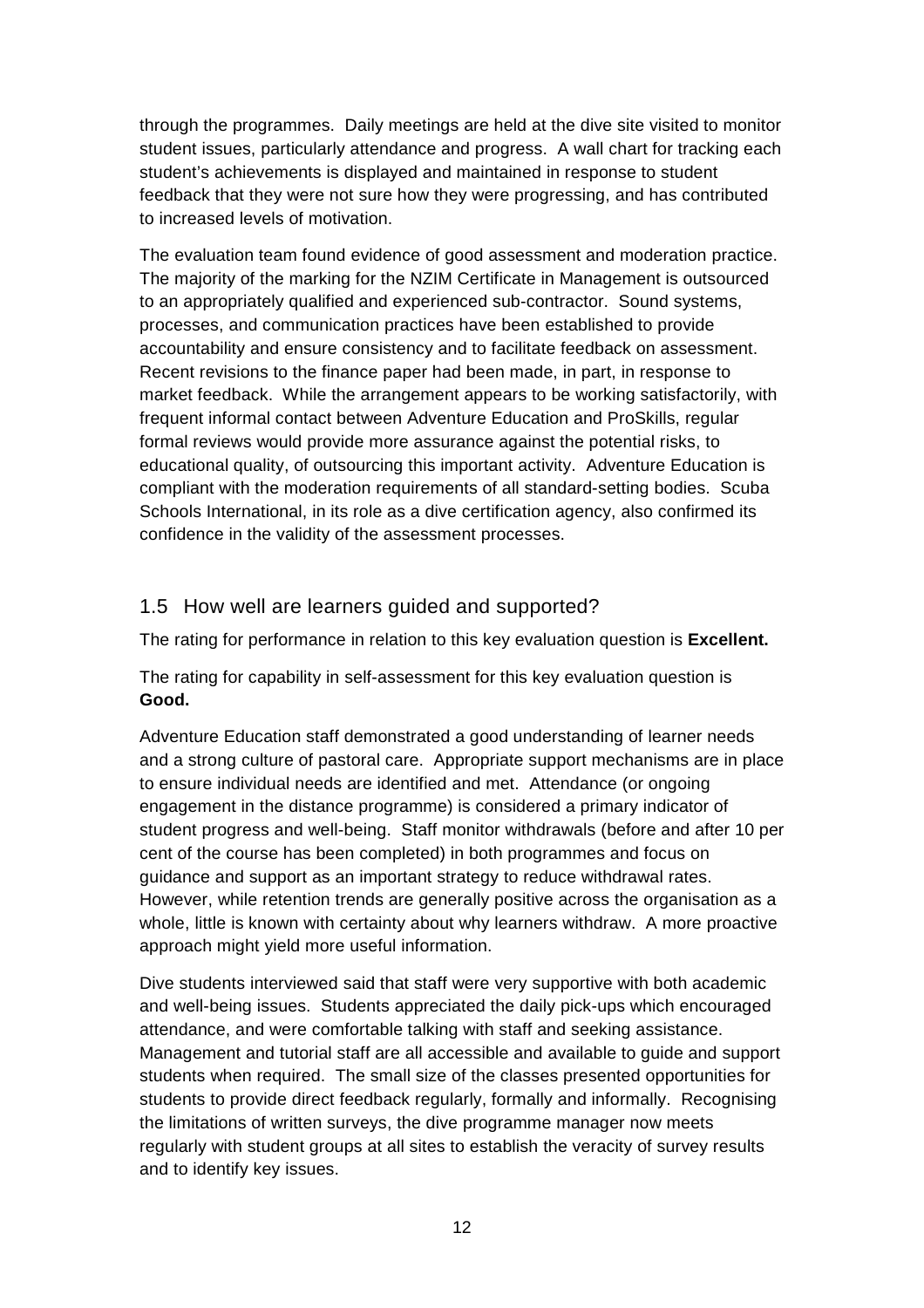The student surveys indicate 97 per cent satisfaction among NZIM Certificate in Management students with service and student support. However, a review of comments on the surveys and conversations with students indicated to the evaluation team that a more proactive approach to support might be appropriate, particularly given the educational background of many students. Staff are aware of this. A comprehensive induction pack is provided on enrolment, and recent improvements have been made to the student website to incorporate more study support information. Plans are also in place to provide administrative relief to the course coordinator in order for her to focus more on student support.

The openness of Adventure Education to student feedback is reflected in its commitment to listening, identifying issues, making improvements, and reporting back to the student body, including via testimonials on the website.

#### 1.6 How effective are governance and management in supporting educational achievement?

The rating for performance in relation to this key evaluation question is **Excellent.**

The rating for capability in self-assessment for this key evaluation question is **Excellent.**

Adventure Education has a well-defined and effective governance and management structure which supports educational achievement and is driven by a commitment to learners. This is managed and delivered through effective strategic and business planning, decision–making, and communication which are aligned with self-assessment activities. An appropriate level of resources is available to ensure the needs of learners can be met and to support staff with professional development opportunities that enhance teaching and learning.

Effective selection and structured induction processes are applied to the recruitment of individual staff members and the identification of dive delivery partners. The Tauranga office functions as both a support centre and a head office to the other sites, effectively balancing the provision of guidance and resources with ensuring compliance and accountability. Different management models are applied to the dive sites, depending on their size, level of experience, and scope of provision, and monthly reporting is a standard requirement. Although there is no formal opportunity for providers to share best practice directly, information sharing across the network is effectively channelled through the dive programme manager who visits and communicates with all sites regularly. Stakeholders confirmed a high level of consistency in the educational standards across the delivery network.

Staff members are actively involved in the review of educational performance, and the EER team identified many examples of improvement initiatives arising from the analysis of data and information which is systematically collected from a variety of sources. There was evidence that changes made had been reviewed as part of day-to-day operations and that management staff are monitoring and reflecting on the impacts of changes on educational performance.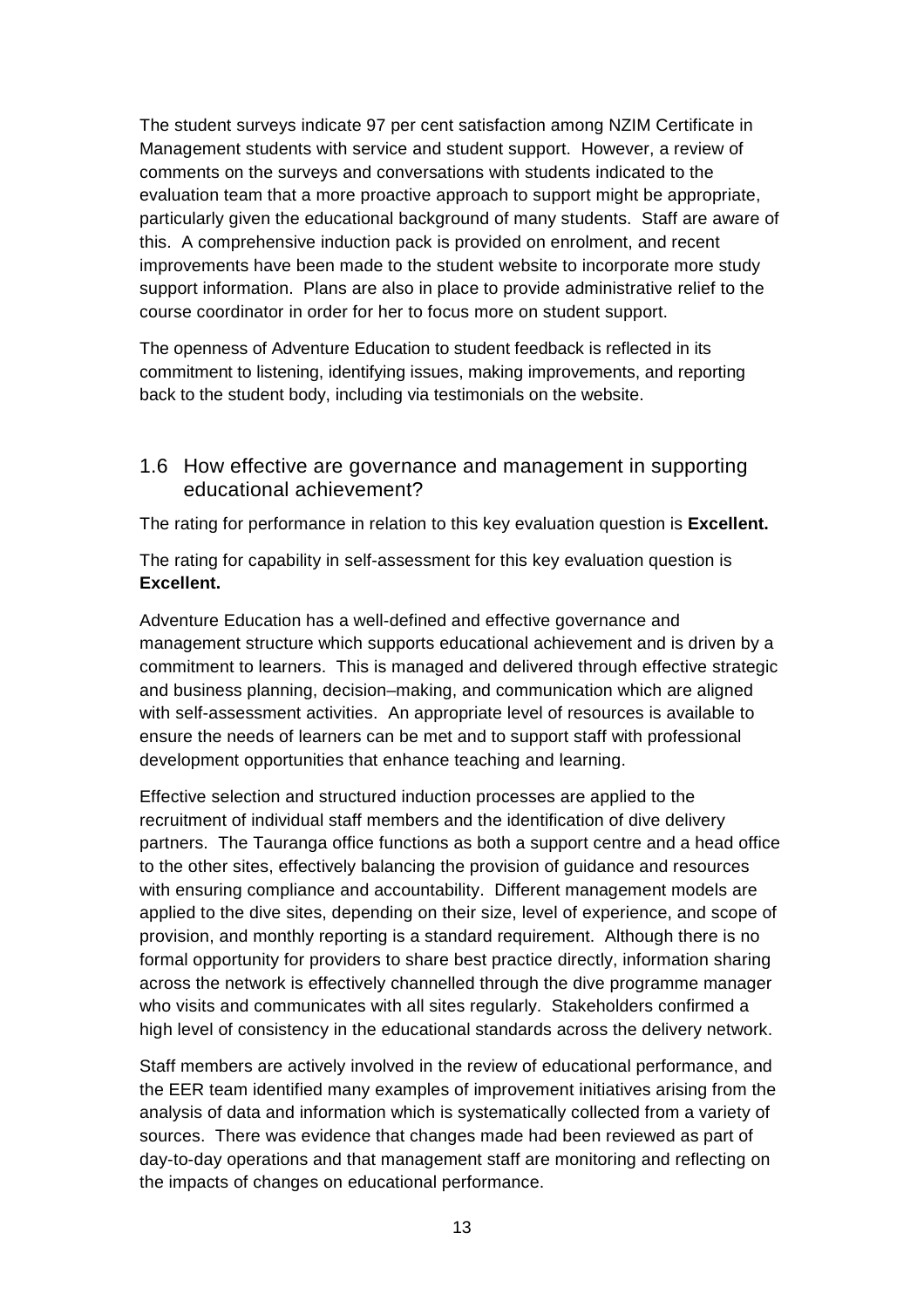There have also been genuine and wide-ranging efforts made to understand the effectiveness of contributing processes. These efforts include the development of a self-evaluation matrix and an assessment of the organisation's processes against that matrix by two key staff. The extension of this evaluative activity to the wider organisation, together with the planned integration of the self-assessment portfolio into formal annual reporting processes at the end of 2011, will further align selfassessment and organisational decision-making.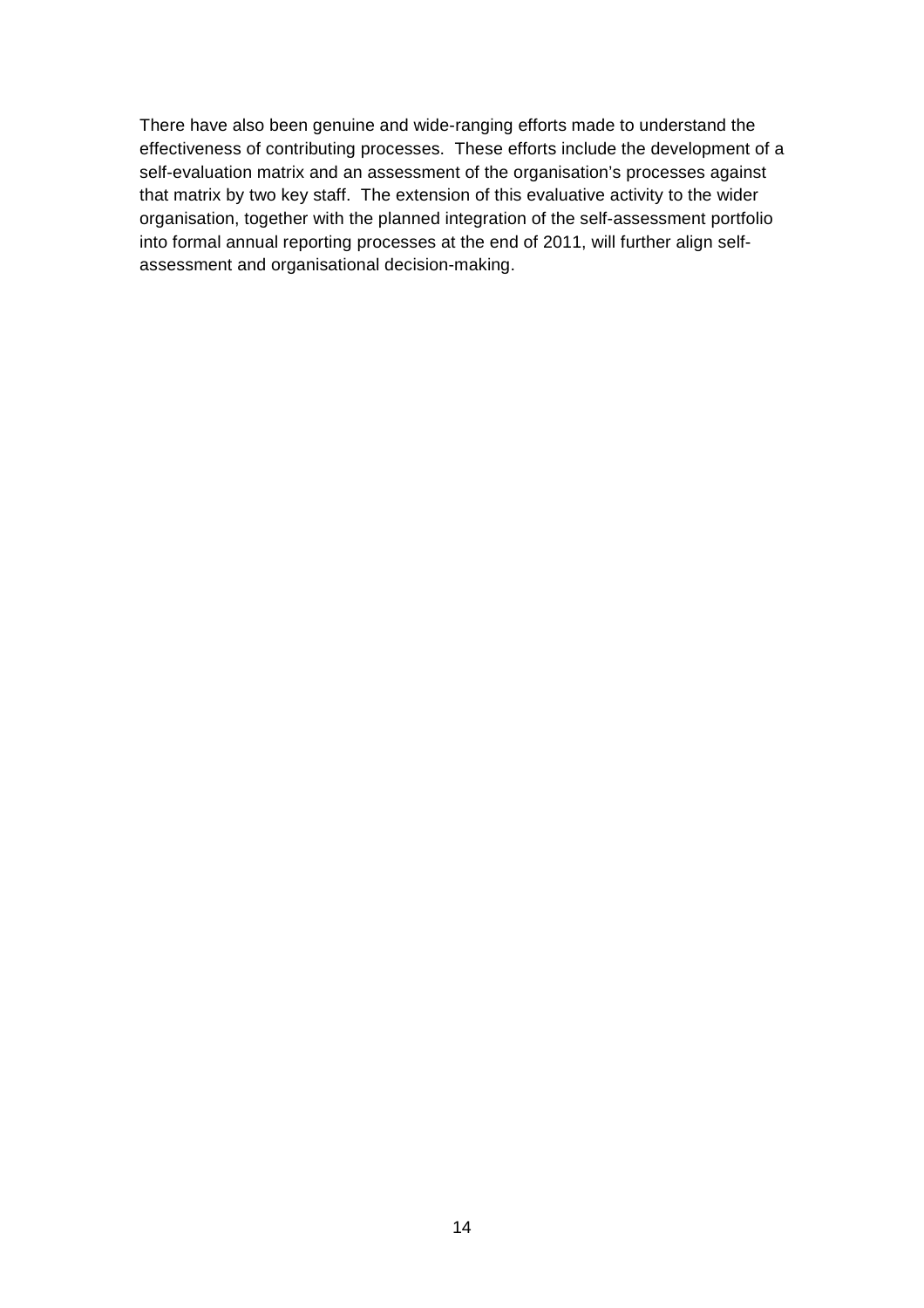### Focus Areas

This section reports significant findings in each focus area, not already covered in Part 1.

#### 2.1 Focus area: Governance, management, and strategy

The rating in this focus area for educational performance is **Excellent.** 

The rating for capability in self-assessment for this focus area is **Excellent.** 

#### 2.2 Focus area: NZIM Certificate in Management (Level 4)

The rating in this focus area for educational performance is **Good.** 

The rating for capability in self-assessment for this focus area is **Good.** 

#### 2.3 Focus area: Certificate in Master Diver (Level 4)

The rating in this focus area for educational performance is **Excellent.** 

The rating for capability in self-assessment for this focus area is **Excellent**

The evaluation team visited the East Tamaki dive site which has been owned and managed by Helix Training since April 2010. Clear and comprehensive evidence was found that this provider has already developed an excellent understanding of the learning and pastoral needs of its learners. The organisation has implemented a significant number of initiatives designed to improve learner outcomes. In particular, the evaluation team noted the improvements made to developing study skills (incorporating library, research, and computer-related activities) and soft skills (such as responsibility for personal behaviour extending through to sharing responsibility for group well-being).

A collaborative team culture has been developed with the instructors who value the open communications and structured approach to their professional development. While a structured process of self-assessment has not yet been devised, there are plans for this to happen. Self-assessment is largely informal at present. Achievement and retention rates are being closely monitored. Analysis of withdrawal trends at programme and tutor level has resulted in improved understanding of the contribution of tutorial approaches to retention and identified the need to maintain student engagement over the Christmas break.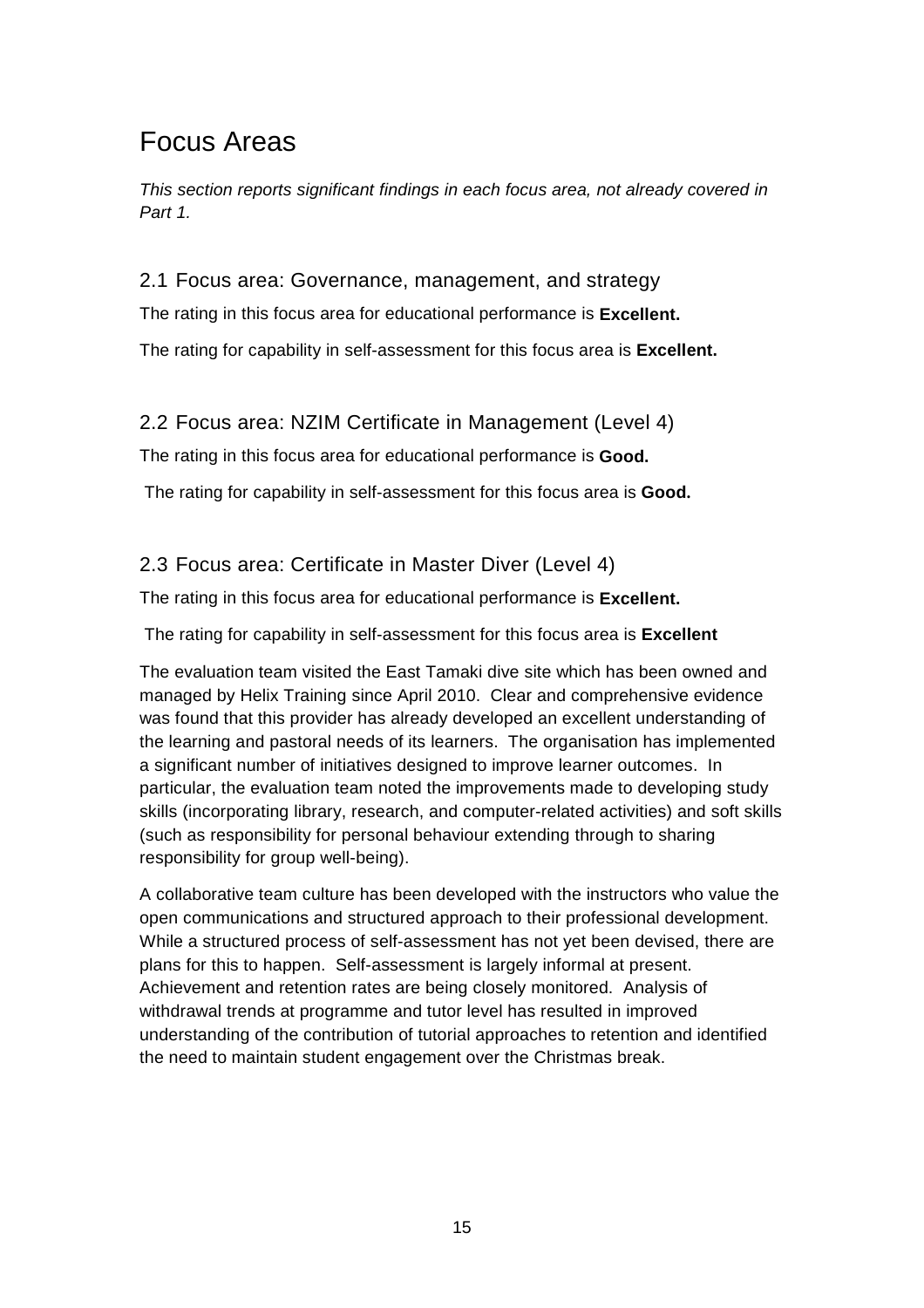## Recommendations

There are no recommendations arising from the external evaluation and review, other than those implied or expressed within the report.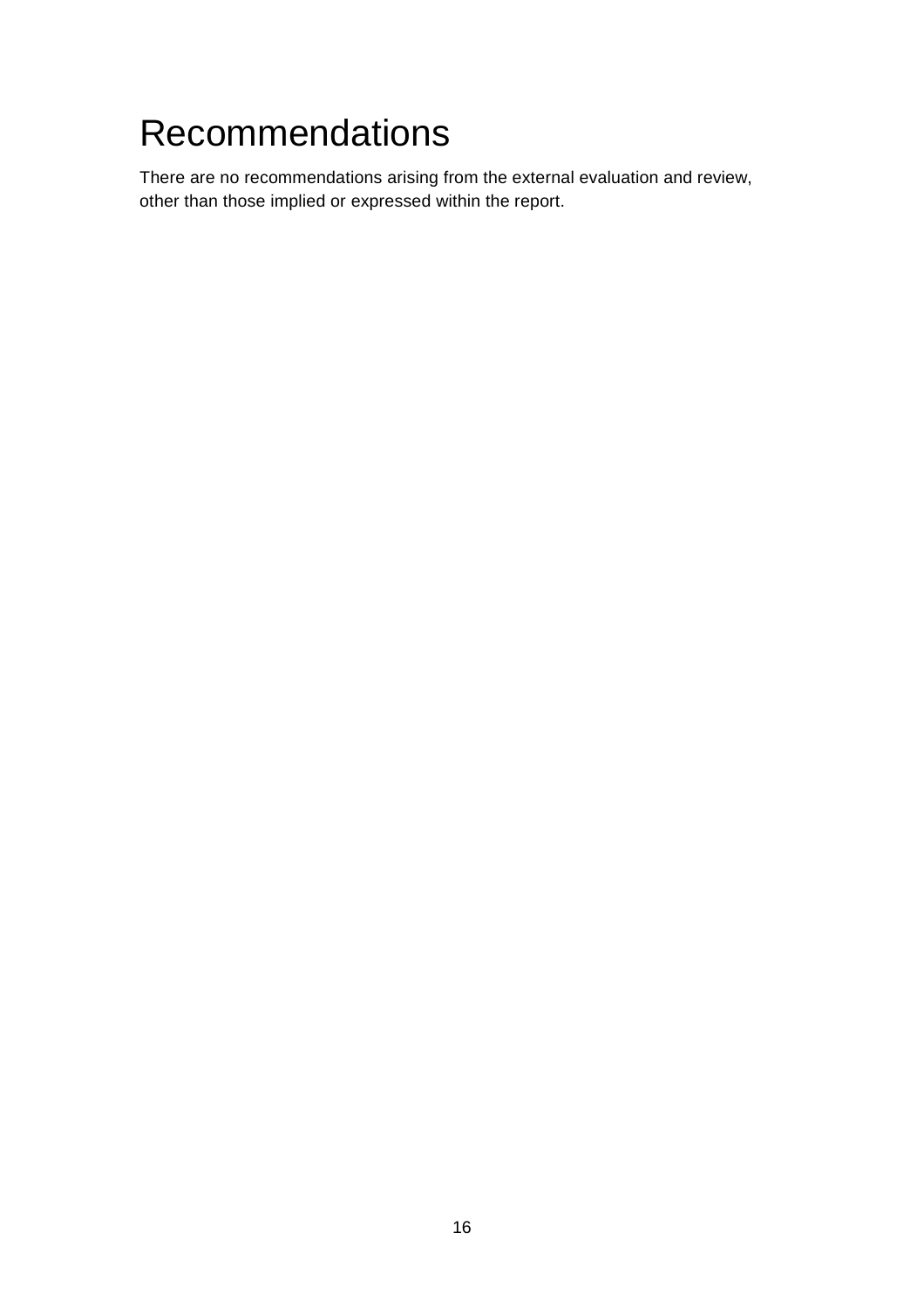## Appendix

### Regulatory basis for external evaluation and review

Self-assessment and external evaluation and review are requirements of course approval and accreditation (under sections 258 and 259 of the Education Act 1989) for all TEOs that are entitled to apply. The requirements are set through the course approval and accreditation criteria and policies established by NZQA under section  $253(1)(d)$  and (e) of the Act.

In addition, for registered private training establishments, the criteria and policies for their registration require self-assessment and external evaluation and review at an organisational level in addition to the individual courses they own or provide. These criteria and policies are set by NZQA under section 253(1)(ca) of the Act.

NZQA is responsible for ensuring TEOs continue to comply with the policies and criteria after the initial granting of approval and accreditation of courses and/or registration. The New Zealand Vice-Chancellors' Committee (NZVCC) has statutory responsibility for compliance by universities.

This report reflects the findings and conclusions of the external evaluation and review process, conducted according to the policies and criteria approved by the NZQA Board.

The report identifies strengths and areas for improvement in terms of the organisation's educational performance and capability in self-assessment.

External evaluation and review reports are one contributing piece of information in determining future funding decisions where the organisation is a funded TEO subject to an investment plan agreed with the Tertiary Education Commission.

External evaluation and review reports are public information and are available from the NZQA website (www.nzqa.govt.nz).

Information relevant to the external evaluation and review process, including the publication Policy and Guidelines for the Conduct of External Evaluation and Review, is available at: http://www.nzqa.govt.nz/providers-partners/registrationand-accreditation/external-evaluation-and-review/policy-and-guidelineseer/introduction/